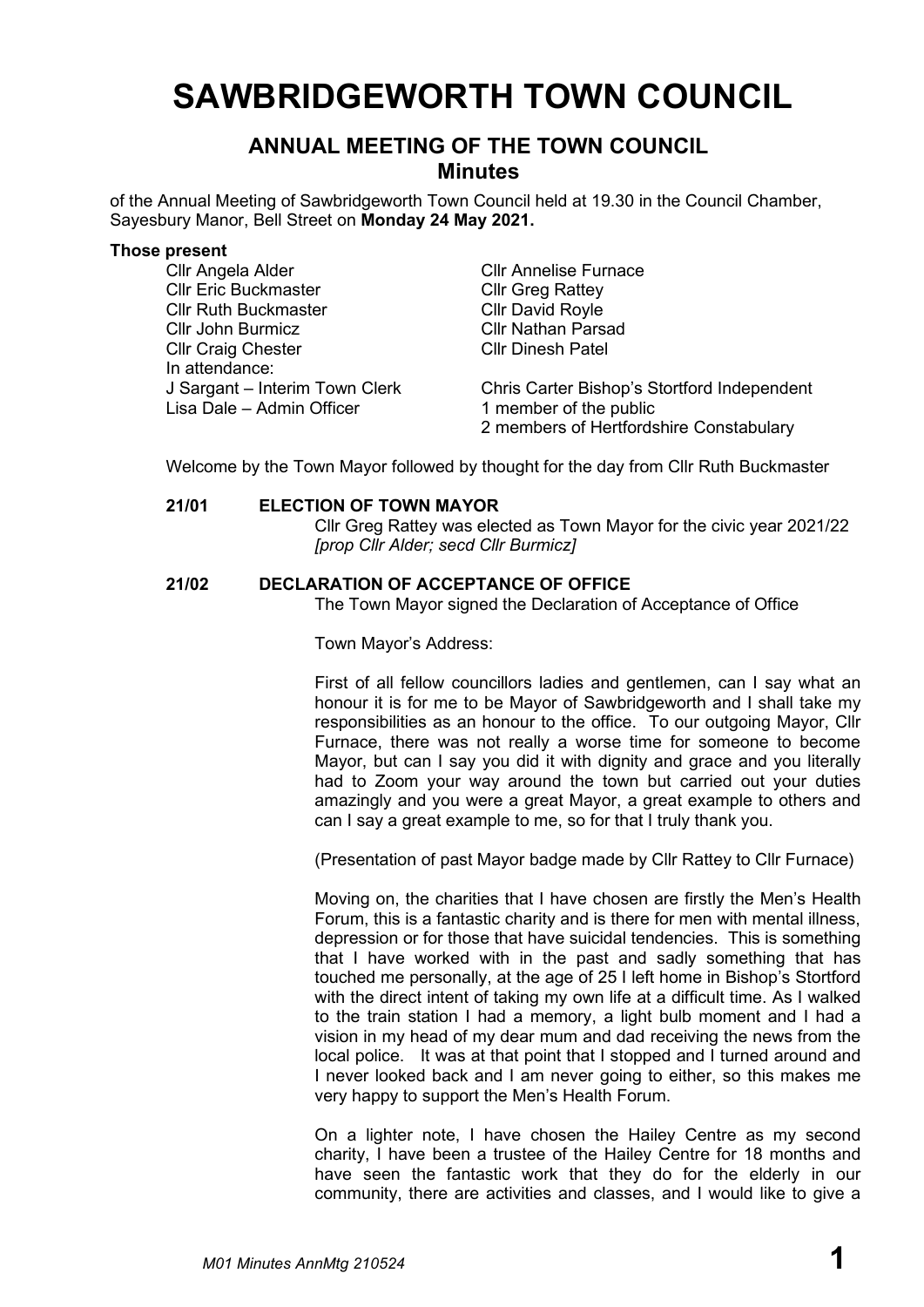big shout out tonight to the staff there and the marvellous volunteers who do such a sterling job.

Annelise, when she made her address to the council said that she wanted her theme to be building bridges, and she did just that. I would like my theme to be about the positivity of our town and I fully intend to spend the next 12 months talking this town up. We have so much going for us with incoming growth which will greatly help our local economy and really build it up. I also have to say that I am going to conclude by saying, for the shop owners in this town that I have the utmost respect for and have got to know so many of them so well over this past 18 months, and for all those that remained open to serve the community through the pandemic, I give my heartfelt thanks to you.

Finally, to those shops and businesses in the town I simply want to say to you 'I've got your back'

#### **21/03 APOLOGIES FOR ABSENCE**

Cllr Coysten – Long term illness Cllr Gray - Illness

#### **21/04 THE RETIRING MAYOR**

It's surprising just how quickly the year has passed since that online Annual Meeting of the Town Council last May. Even in the midst of our first national lockdown it was hard to imagine that 12-months on our daily lives would still be so affected by Covid-19.

Firstly I would like to express my deepest sympathies for those who have lost loved ones. And I know that times continue to be difficult for those affected by worry and by grief. But unlike 12-months ago, there is light at the end of the tunnel and we know we will get through.

Secondly I would like to reflect on how lucky we are to be here in Sawbridgeworth. The past year has shown what an amazing community we belong to, from support for those self-isolating led by the churches, innovation from our fantastic businesses, to the amazing efforts by key workers who have continued to serve the town throughout. Sawbridgeworth is clearly a place where residents, businesses and professionals pull together to help and support one another.

As we re-awaken and move into much better times, I believe we are now equipped with greater resilience, greater imagination and a far greater appreciation of what we have right here on our doorstep, and which we perhaps took for granted before. The coming year is not without its challenges as Sawbridgeworth recovers, changes and grows, but it also brings us new opportunities, new ways of thinking and the chance to welcome new residents to our community.

My theme for the year has been building bridges – between generations, communities and countries – and the past year has shown us just how connected we all are. I have so enjoyed meeting new people and groups, connecting through online events and in-person meetings when restrictions allowed. I have learnt about our charities, voluntary groups, schools, businesses, faith groups and our twinned towns in France and Germany. As a result I feel that I understand this not so big world a little more.

Thank you so much to our council officers who have worked incredibly hard this past year under difficult circumstances, keeping business going "as usual" while putting in place Covid-secure procedures, processes and facilities.

Thank you too to my fellow councillors for all your support, for your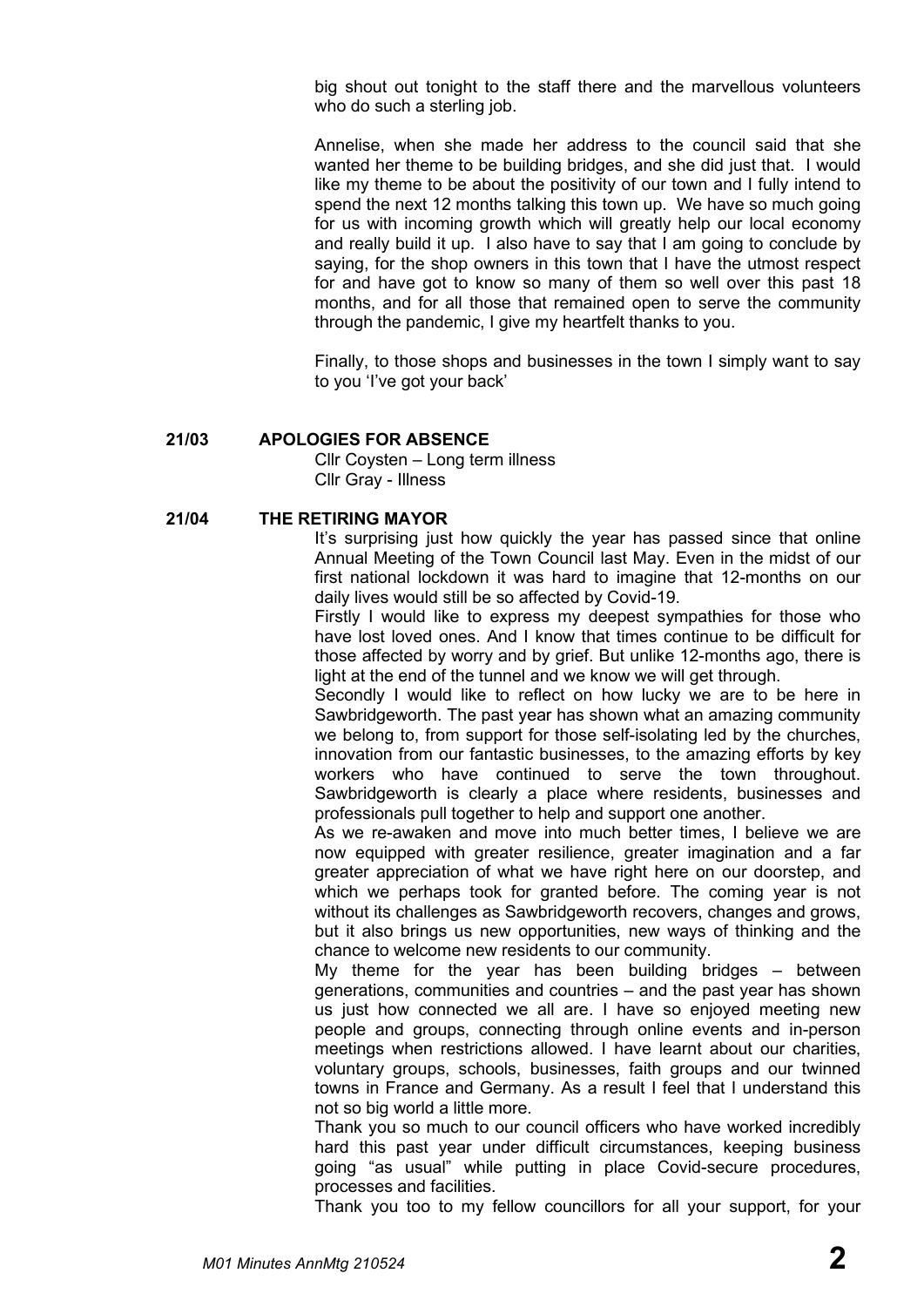Thoughts for the Day, and for mastering Zoom and the mute button.

And thank you to Cllr Rattey for having been a fantastic Deputy Mayor and for all his work together with our Town Projects Manager in supporting local businesses through such difficult times – I am so glad to be passing the baton onto him – Cllr Rattey, you will do an amazing job.

Finally thank you to the people of Sawbridgeworth for all their support – I am deeply honoured to have served as Mayor of this remarkable and amazing town.

# **21/05 DECLARATIONS OF PECUNIARY INTEREST**

There were no declarations of Pecuniary Interests.

#### **21/06 ELECTION OF DEPUTY TOWN MAYOR**

Cllr Craig Chester was elected as Deputy Town Mayor for the civic year 2021/22

*[prop Cllr Furnace; secd Cllr R Buckmaster]*

#### **21/07 PUBLIC FORUM**

There was one question from a member of the public, submitted to the Clerk prior to the meeting, on matters within the remit of the Town Council:

Question Southbrook allotment holder - eco-audit:

There are two plots 34A and 35A which cannot be rented out as a storm drain overflows there. With the help of others we are looking at making these into eco-friendly areas for the benefit of all. There is currently a hedgehog survey taking place and plans are for a refugia for toads, frogs etc and compost bins for various creatures. We will be using reclaimed material where possible but will have to purchase new for some projects. Therefore we need to know if there would be some funding we could apply for so that we know this exciting project can go ahead.

Interim Clerk responded that there was not a sum budgeted for this project, but would advise the group to make a grant application for the next Town Council grants in July 2021.

A phone call into the office on  $24<sup>th</sup>$  May 2021 from a member of the public who wanted to pass on thanks in the public forum to the amazing work that the local police community team had done with regards to the vandalised bench in Bakers Walk.

#### **21/08 MINUTES**

*Resolved:* To approve as a correct record the minutes of the Council Meeting held on 26 April 2021 (M10) *[prop Cllr E Buckmaster; secd Cllr R Buckmaster]*

There were no matters arising from these Minutes and not dealt with elsewhere on this Agenda.

#### **21/09 PLANNING COMMITTEE**

*Received and noted:* the draft minutes of the planning committee held on 26 April 2021 (P19)

#### **21/10 MAYOR'S CORRESPONDENCE/COMMUNICATIONS**

To receive new Mayor's appointments and communications There was none to consider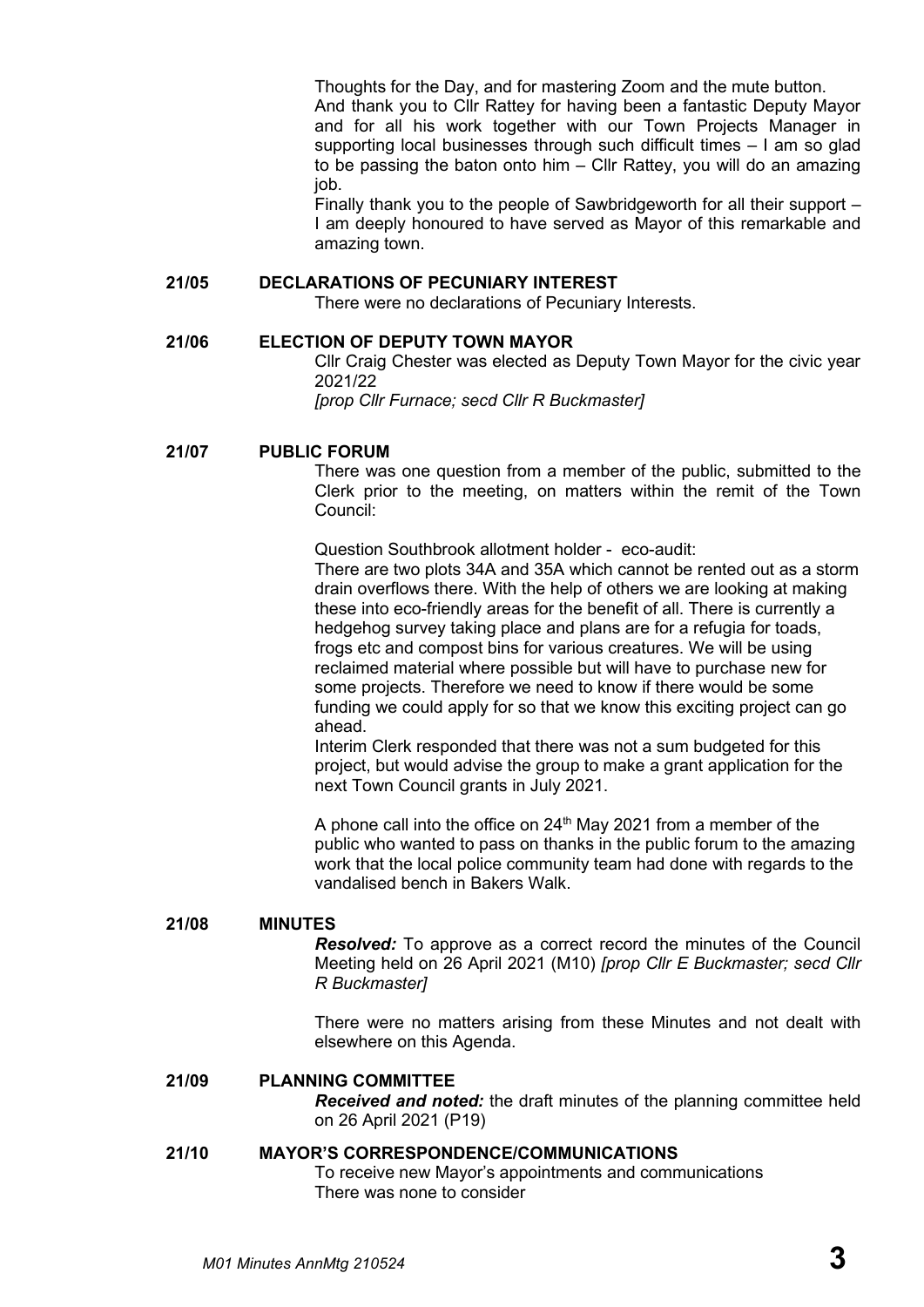**21/11 REPRESENTATIVES REPORTS**

*Received and noted:* Representatives reports from:

- o County Councillor E Buckmaster who added;
	- o Yellow lines at Burnside are imminent.
	- o Sheering Mill Lane, potential one way system public consultation around Vantorts Road and Fairway – first public engagement around the beginning June 2021.
	- $\circ$  School Lane ongoing problems with vehicles being monitored, School contacted and the problem explained, this should be resolved after the May half term when the children return to school.
	- o More work required on the double yellow lines in Bullfields as there was no consensus on requirements.
	- o Speed Volume Surveys ordered for Cambridge Road.
	- o 20MPH zone for the central part of the town is due to be ordered. Approval complete with Traffic Regulation Orders.
	- o County Council Annual Meeting will be held on 25<sup>th</sup> May 2021, Cllr Buckmaster will have a portfolio for the Environment which includes Sustainable Hertfordshire and Waste Disposal.
	- o **District Council Role** waiting to sign of a non-key decision for Pishiobury Park for it to become a local nature reserve. **West Road Update –** Marshalls in place at the top of West Road are working out well. Unplanned major work is required from one of the sites as the current water and gas supply is not adequate to supply the development.
- o District Councillor Cllr R Buckmaster added:
	- o Draft Easts Herts Housing Strategy work in ongoing and will go out for consultation in July 2021.
	- $\circ$  DMC most of the applications were granted with a focus on diversity and inclusion.
- o District Councillor Cllr A Alder no further information to report.
- $\circ$  District Councillor Cllr J Burmicz no further information to report.
- $\circ$  Hertfordshire Police no further information given to that in the report.
- o Other Representatives **Cllr D Royle**, updated his report on FP 21 between Fair Green and Vantorts Park, he is progressing plans for resurfacing the path as the surface is dangerous in places.

# **21/12 OFFICERS REPORTS**

*Received and noted*: Officers' reports for the month of May 2021

# **21/13 ECO-AUDIT**

*Received and noted:* the notes from the EHDC and STC Eco-Audit Meeting held on 12 May 2021.

# **21/14 ALLOTMENTS**

*Received and noted:* the Allotment Officer's Report and resolve on matters relating to Allotments.

• Resolved to approve updated Tenancy Agreement *[prop Cllr E Buckmaster; secd Cllr A Alder]*

• Resolved to approve allotment rent increase for October 2022. *[prop Cllr R Buckmaster; secd Cllr D Patel]*

• Resolved to approve Bee Keeping Policy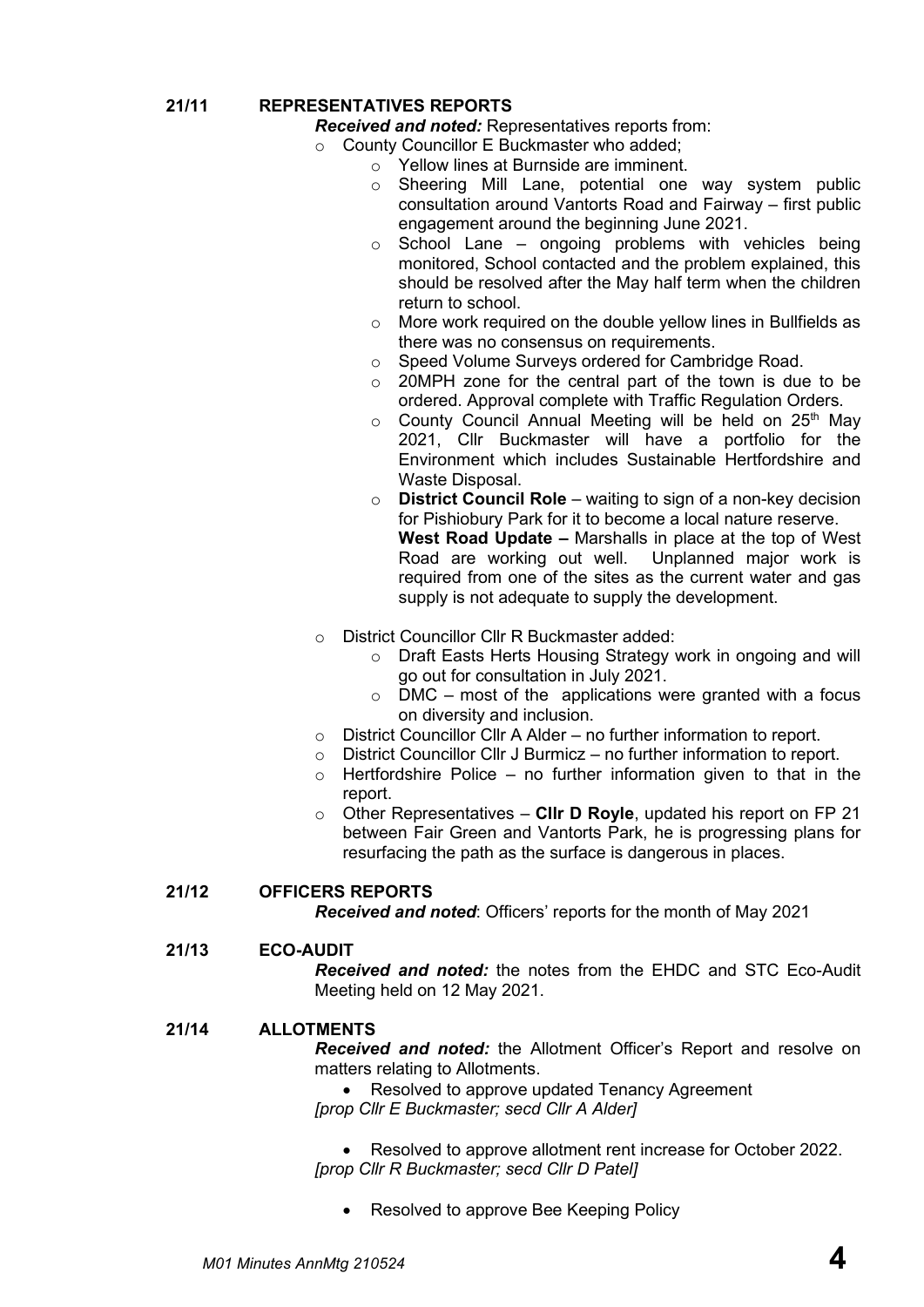# **21/15 COMMITTEE STRUCTURE & MEMBERSHIP**

*Resolved:* To agree a Committee structure for the year 2021/22 and to appoint Members to Committees, sub-Committees, Working Parties and Task and Finish Groups for the year 2021/22. *[prop Cllr R Buckmaster; secd Cllr A Alder]*

# **21/16 DELEGATION OF AUTHORITY**

*Resolved:* to confirm the delegation of authority to the chair and vice chair and clerk of the Planning Committee for the months of August and December 2021. *[prop Cllr J Burmicz; secd Cllr R Buckmaster]*

# **21/17 CHAMPIONS AND REPRESENTATIVES**

*Resolved:* To appoint Members as Champions and Representatives for areas of Council responsibility. *[prop Cllr E Buckmaster; secd Cllr N Parsad]*

# **21/18 SUBSCRIPTIONS**

*Resolved:* The payment of the Subscriptions for the year 2021/22 *[prop Cllr E Buckmaster; secd Cllr R Buckmaster]*

# **21/19 CALENDAR OF MEETINGS**

*Resolved:* To approve the Calendar of Council and Committee meetings for the year to June 2022 *[prop Cllr E Buckmaster; secd Cllr J Burmicz]*

# **21/20 STANDING ORDERS**

*Resolved:* To approve the continuation of current Standing Orders *[prop Cllr R Buckmaster; secd Cllr C Chester]*

# **21/21 FINANCIAL REGULATIONS**

*Resolved:* To approve the continuation of current Financial Regulations. *[prop Cllr A Alder; secd Cllr D Royle]*

# **21/22 DEPOSIT & CONSULTATION DOCUMENTS**

There were no Documents for Noting and Consultation

**21/23 FINANCIAL REPORT**

*Noted:* The current Financial Report

**21/24 ACCOUNTS FOR PAYMENT**

*Noted and Approved:* Accounts for payment

# **21/25 ITEMS FOR FUTURE AGENDAS**

There were no items for future agendas

Meeting ended at 20.28